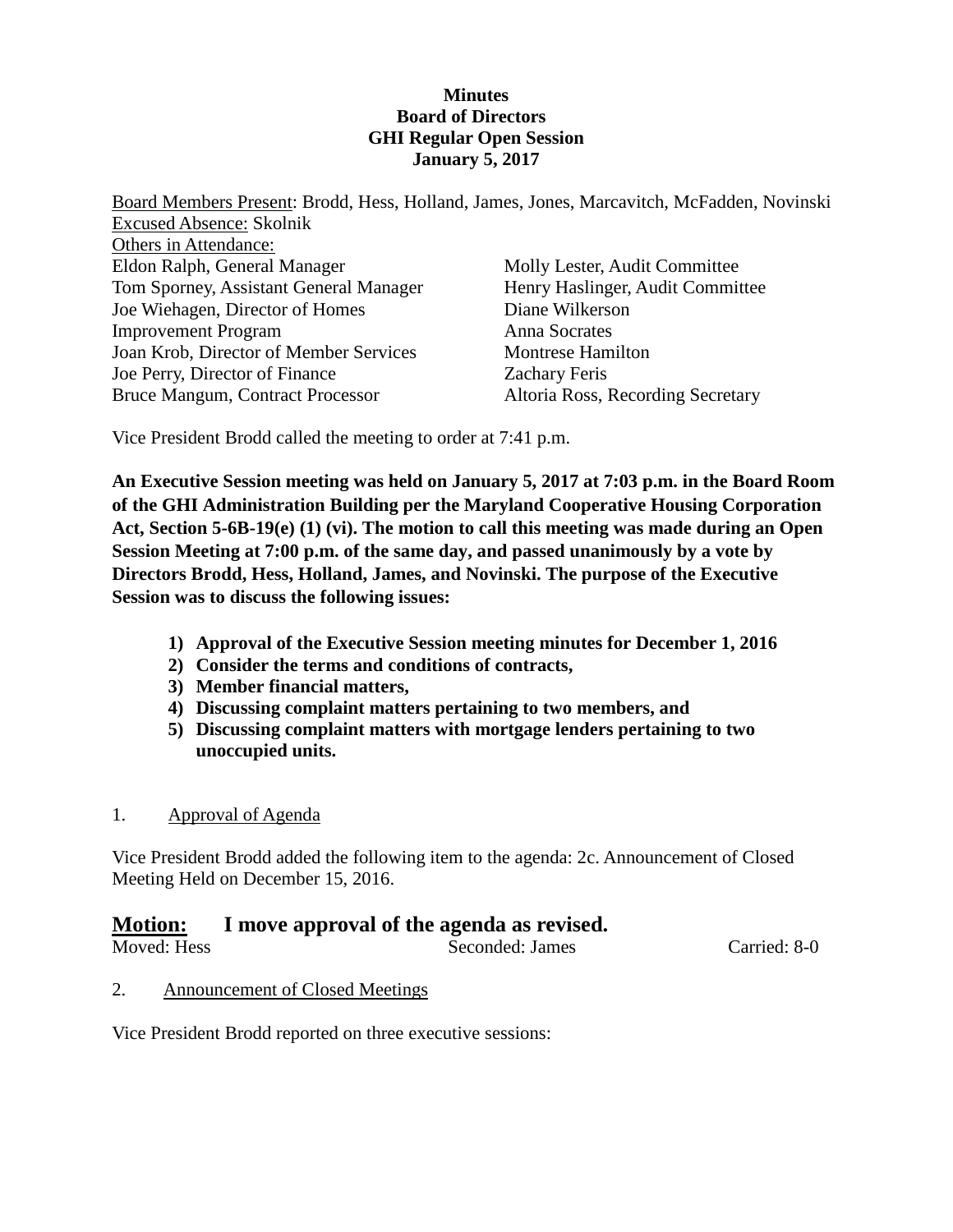### 2a. Announcement of Closed Meeting Held on December 22, 2016

Heard and discussed a report from a three-panel of the GHI Board of Directors that met with two mortgage lenders regarding two vacant units.

### 2b. Announcement of Closed Meeting Held on January 4, 2017

Heard and discussed a report from a three member panel of the GHI Board of Directors that met to resolve a violation of the rules by a member.

### 2c. Announcement of Closed Meeting Held on December 15, 2016

Discussed the following issues: 1) approval of minutes; 2) consider the terms and conditions of contracts; 3) member financial matters; and 4) discuss a complaint issue pertaining to a member.

During the meeting, the Board of Directors authorized the Manager for second and final reading to sign a contract with Ecosite Inc. to design a storm water drainage system in the vicinity of the court at 20 Ridge Rd. and provide engineering consulting services prior to and during construction, at a cost of \$16,800 with an allowance of 10% for contingencies for a total amount not to exceed \$18,480.

### 3. Visitors and Members (Comment Period)

None present wish to address a matter that was not already on the agenda.

### 4. Approval of Membership Applications

# **Motion: I move that the Board of Directors approve the following person into the cooperative and membership is afforded him at the time of settlement:**

• **John E. Ravenscroft, Jr., Sole Owner.**

Moved: James Seconded: Hess Carried: 8-0

### **Motion: I move that the Board of Directors approve the following Mutual Ownership changes:**

- **Thomas McKnight, sole owner, is changed to Thomas McKnight and Emily McKnight, Tenants by the Entirety;**
- **Kristen L. Michaud, sole owner, is changed to Kristen Michaud Gonzalez, David Gonzalez, Tenants by the Entirety; and**
- **Christopher John, Ryan John, Joint Tenants, is changed to Christopher John, sole owner.**<br>Moved: James

Seconded: Hess Carried: 8-0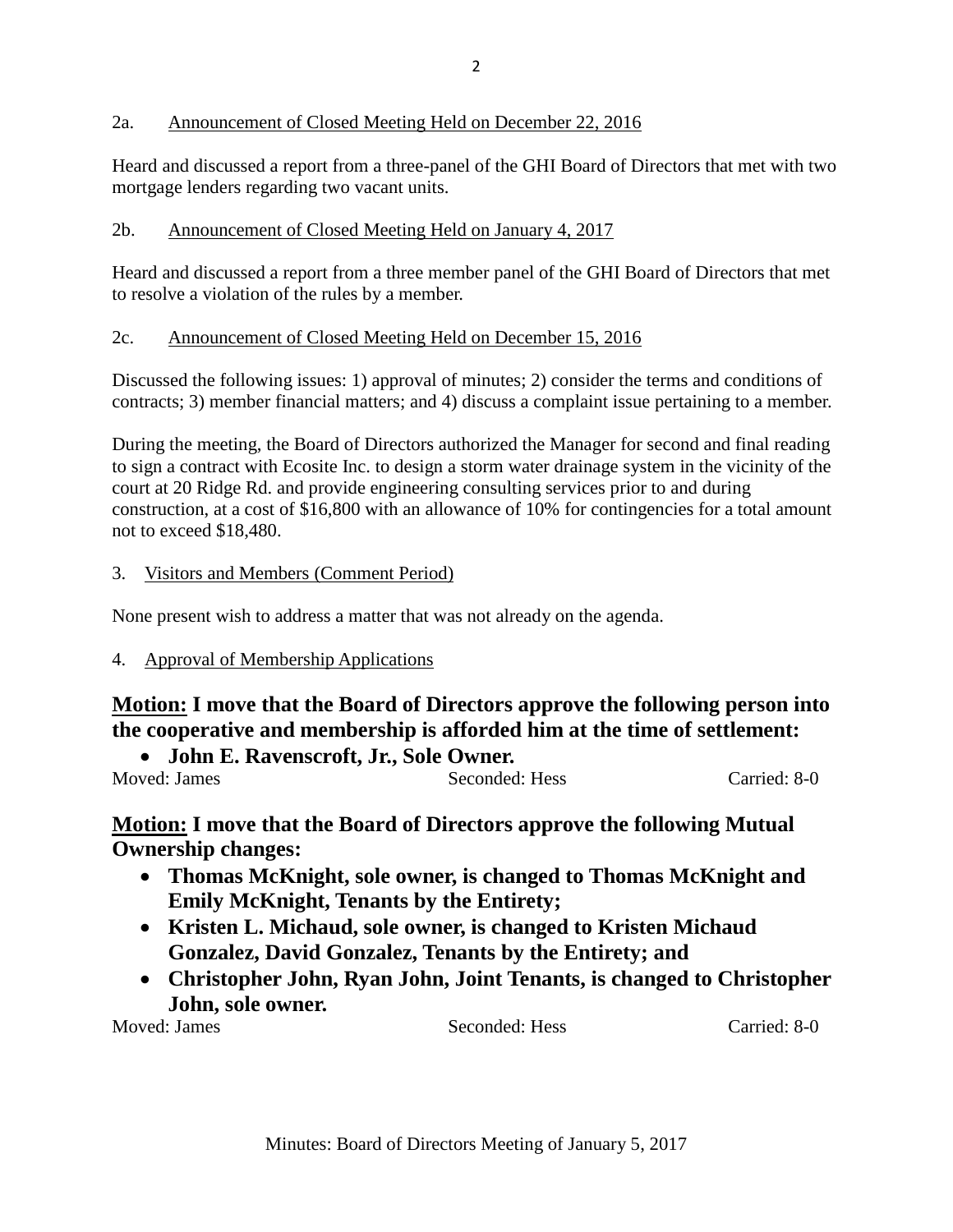#### 5. Committee Reports

Additions Maintenance Program Task Force – McFadden mentioned that the committee met last night where Jim Cooney volunteered to prepare a write up of the pros and cons for requiring the 136 units to join the program.

Woodlands Committee – Novinski mentioned that the committee has lost some members and gained others but still need members. She said the December work day was cancelled due to weather, but hope to resume work on the third Saturday of the month. Novinski said in November the committee cleared leaves from 24 Ridge Road.

Buildings Committee – James mentioned that the committee is reconciling two policies: photovoltaics installation and the solar hot water systems. He said by consensus the committee is developing the photovoltaics taskforce. The task force is considering installation of the system at the administration building. Concerning following up on the installation of natural gas, the membership feedback was as follows:

- 142 Opposed
- 90 In favor
- 92 Needed more information
- 7 No preference

Thus, the Buildings Committee recommends not pursuing natural gas.

Homes Improvement Program - Sporney mentioned the Acadia contract will come to the Board.

- 6. For Action and Discussion.
- 6a. Approval of Minutes: December 1, 2016

# **Motion: I move that the Board of Directors approve the minutes for the December 1, 2016 regular meeting.**

| Moved: James | Seconded: Hess | Carried: 8-0 |
|--------------|----------------|--------------|
|              |                |              |

6b. Approval of Special Session: December 1, 2016

# **Motion: I move that the Board of Directors approve the minutes for the December 1, 2016 special open session.**

Moved: James Seconded: Hess Carried: 8-0

### 6c. Certification of Yardlines of 14A-V Hillside Rd.

The Yard Line Committee recommends that the Board certify yard plats for 14A-V Hillside Rd that the committee prepared. Staff submitted the recommended yard plats to the pertinent members for comment and did not receive any adverse feedback.

Minutes: Board of Directors Meeting of January 5, 2017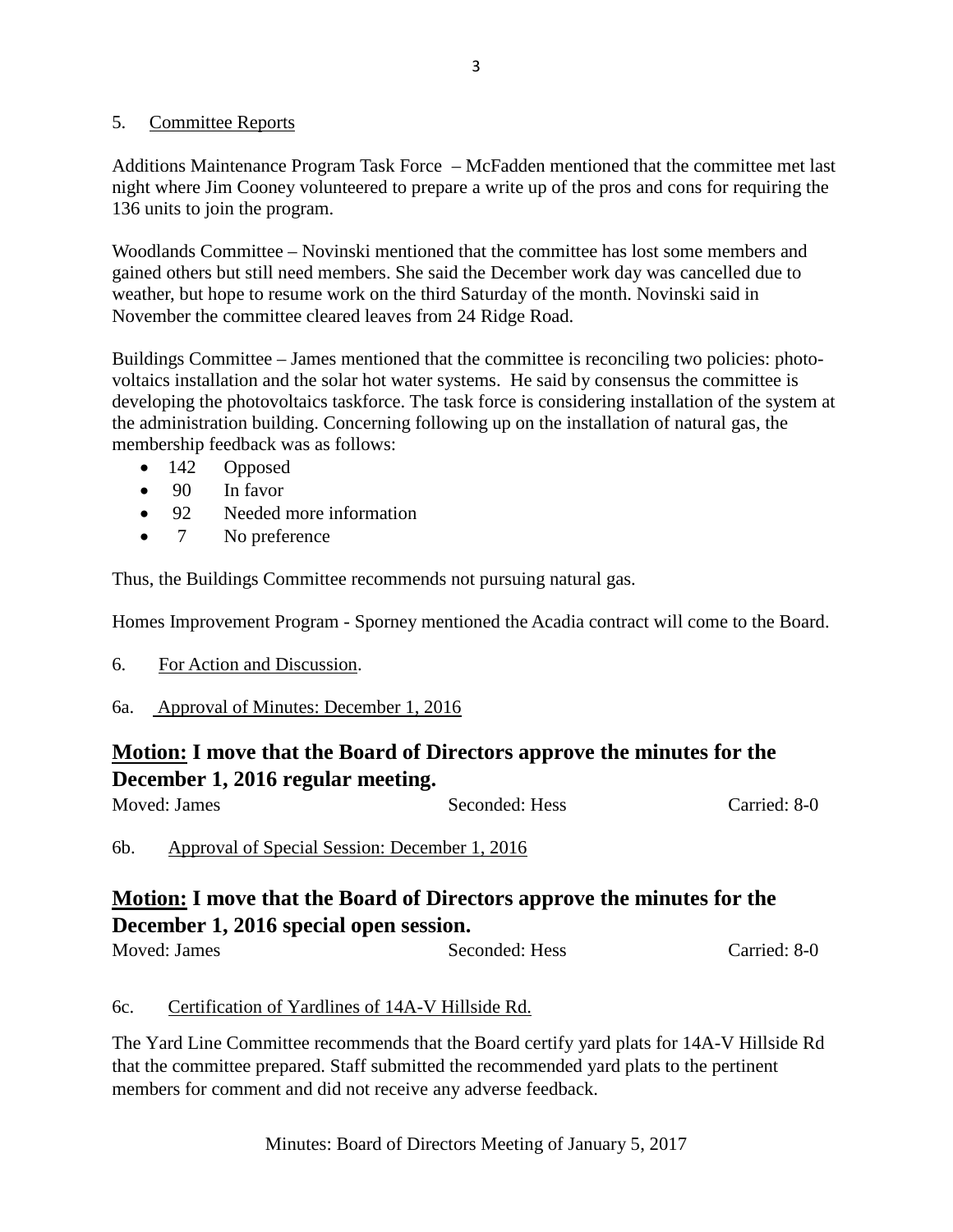# **Motion: I move that the Board of Directors certify yard plats for 14A-V Hillside Rd as presented.**

Moved: Hess Seconded: Jones Carried: 8-0

### 6d. Request by the Member of 2-L Gardenway for An Exception to Install a 8'x4' Shed in the End Yard

Mr. Zach Feris and Ms. Heather Coady at 2-L Gardenway submitted a permit request to install an 8'-0"x4'-0" cedar shed in the end yard. Technical Services denied the request because the shed's size exceeds the maximum permitted area according to GHI rules in Section IX.C.1 of the Member handbook which states "A shed shall not exceed 8% of the yard area where it is to be located". Based upon the end yard area, the maximum permitted size of shed should be 23 square feet.

After discussions with Technical Services, Mr. Zach Feris and Ms. Heather Coady requested an exception from the ARC and Board of Directors to allow the installation of a 32 square ft. shed. The members sent a letter to the ARC and Board of Directors that includes a picture showing the style of the shed they propose to install and photographs of the gardenside and end yard of the unit.

The ARC discussed the request with Mr. Feris during its December 14, meeting. His main reasons for installing the shed in the end yard are as follows:

- 1. The shed will be less visible to neighbors and anyone using the nearby access-way if it is located in the end yard instead of the gardenside yard. An end yard location does not block anyone's field of vision. However, locating the shed on the garden side would block the neighbor's view of the access-way bordering the garden side, as well as the open space in front of the end of his row – where neighbors feel comfortable allowing their children to play because they can see them clearly.
- 2. The proposed location is relatively level and plumb whereas the garden side location is on a slope adjacent to a swale.

During the meeting, Mr. Feris also requested permission to place the shed against the unit instead of locating it a minimum distance of 2'-0" away from the existing structure as stated in GHI rule, Section IX.D.3. of the Member handbook.

ARC voted 7-0 that the Board of Directors grant an exception for Mr. Feris and Ms. Coady to install the shed against the building in the end yard of the unit.

**Motion: I move that the Board of Directors grant the members of 2-L Gardenway an exception to GHI's rules in Section IX.C.1 and Section IX.D.3. of the Member Handbook, thereby allowing the members to install a 8'-0"x4'- 0" cedar shed in the end yard, against the end wall of the unit.**

| Moved: James | Seconded: Marcavitch | Carried: 8-0 |
|--------------|----------------------|--------------|
|--------------|----------------------|--------------|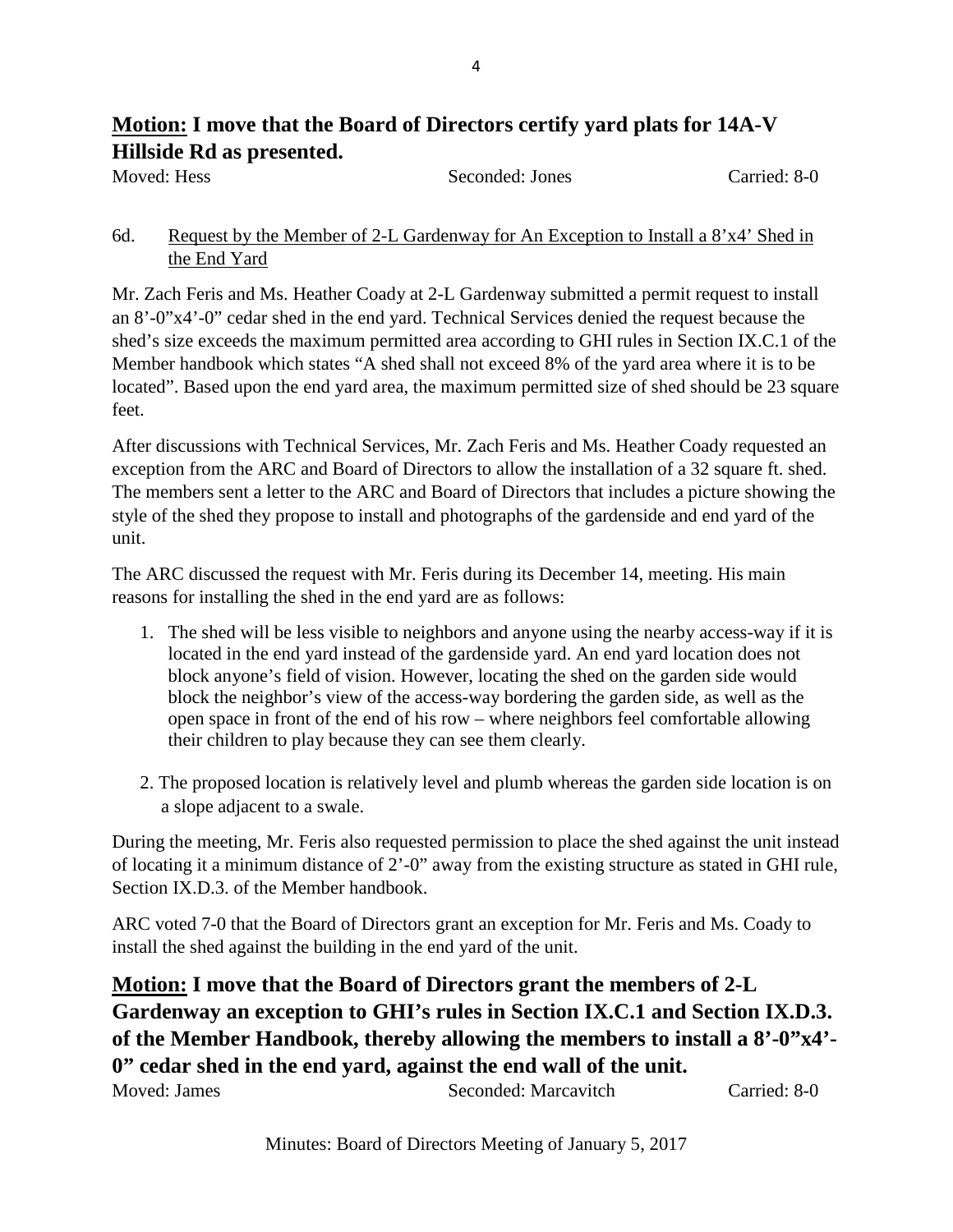The Audit Committee sent a memorandum to the Board dated November 19, 2016 that contained four recommendations. Each recommendation is stated below with either a suggested motion or a report on action that is currently being taken to address the Audit Committee's concern.

1) Overview of Revisions to Maryland Corporations and Associations Law The Audit Committee recommends the Corporation engage legal counsel to provide an overview to the Board of Directors and the Audit Committee of revisions made to the Maryland Corporations and Associations Article, effective October 1, 2016, governing the duties and liability of directors of Maryland corporations. We recommend this overview include the opportunity for Board and Audit Committee members to ask legal counsel questions regarding the revisions during a meeting of the Board of Directors. We further recommend legal counsel provide guidance on the potential impact to the GHI Board of Directors with regard to the following revisions:

- Statute allows shareholders to bring direct claims for a breach of fiduciary duties.
- Duties apply to each director individually, director by director, and not collectively to the Board of Directors as a whole.
- "Acts" of Directors includes not only an overt act, but also an omission, a failure to act or a determination made not to act.

The Audit Committee further requests legal counsel clarify the impact of the revised statute with respect to the following practice: Currently, when issues are raised to the Board of Directors, it is the Board President, in consultation with the General Manager, who makes the determination about whether such issue will be considered by the Board of Directors during a Board meeting. Under the revised statute, if the Board President determines an issue will not be considered and responded to by the full Board, would individual Board Members potentially be liable for the "failure" of the Board to hear and act on such issue based upon the decision of the President of the Board and General Manager?

The Audit Committee further recommends the Board get elucidation of the provision found on p. 3(d)(ii) of the Director's Code of Ethics, which states "Member shareholders who may have been wronged by the failure of the board of directors to comply with the bylaws may have a case of personal liability against the directors who violate the bylaws."

**Motion: I move that the Board of Directors authorize the Manager to engage legal counsel to provide an opinion on the potential ramifications for GHI's Board of Directors, resulting from revisions to the Maryland Corporations and Associations Article, effective October 1, 2016, that govern the duties and liability of directors of Maryland corporations.**

Moved: Jones Seconded: Hess Failed: 3-4-1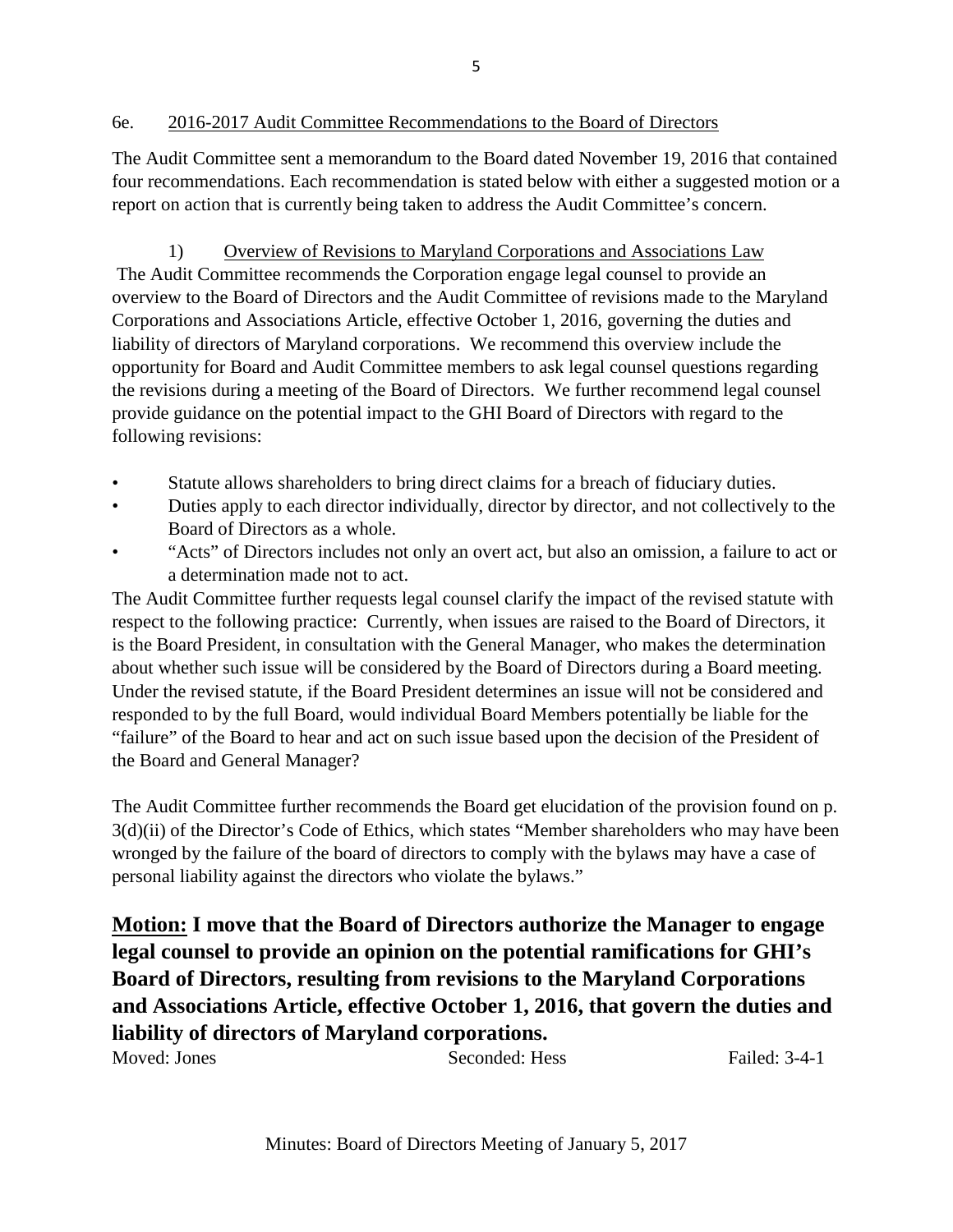For: Marcavitch, Holland, Jones Against: Brodd, James, McFadden, Novinski, Abstained: Hess

At a later meeting, an agenda item will be added for board education on the article.

### 2) Authorities to Utilize GHI Funds or Personnel to Purchase Additional Apartment Buildings

Over the past few years, several offers have been made by GDC for the purchase of additional apartment buildings. It is not clear from the governing documents whether GHI funds or personnel may be utilized to purchase or operate such additional buildings.

The Audit Committee had requested clarification re the authorities from the Board of Directors with respect to the potential purchase of additional apartment buildings. To date we have not received a response from the Board. The item was on the preliminary agenda for the October 20, 2016, Board Open Session Meeting but was pulled by the Board President. We recommend the Board of Directors seek a legal opinion to answer the questions raised in the Audit Committee memo dated September 20, 2016, and provide such information to the Audit Committee, so the information re the authorities is available next time consideration is given to the purchase of additional apartments.

# **Action Taken: This matter was referred to legal counsel on October 19 for an opinion. The attorney responded on November 28 and again on December 19 that he is consulting with one of the partners in his firm's corporate practice group on this matter and will respond to our inquiry within the coming weeks**.

### 3) Correspondence of Board President

The Audit Committee recommends the Corporation maintain an official file of all correspondence sent by the Board President (or any board member who communicates on behalf of the Corporation). The file should include emails, letters and social media postings made by the Board President in his/her role as President or speaking on behalf of the Corporation. The Audit Committee further recommends this file be maintained in a way as to separate correspondence open to member examination under the Maryland Cooperative Housing Corporation Act, Subsection 5-6B-26 and correspondence that may be withheld from public inspection under the same subsection.

The rationale for such recommendation is the Board President utilizes a personal email account for official corporation correspondence. Accordingly, there is no easily accessible record for the Corporation, its agents, or members to review official correspondence. The Audit Committee believes consideration should be given to setting up official GHI email accounts for Board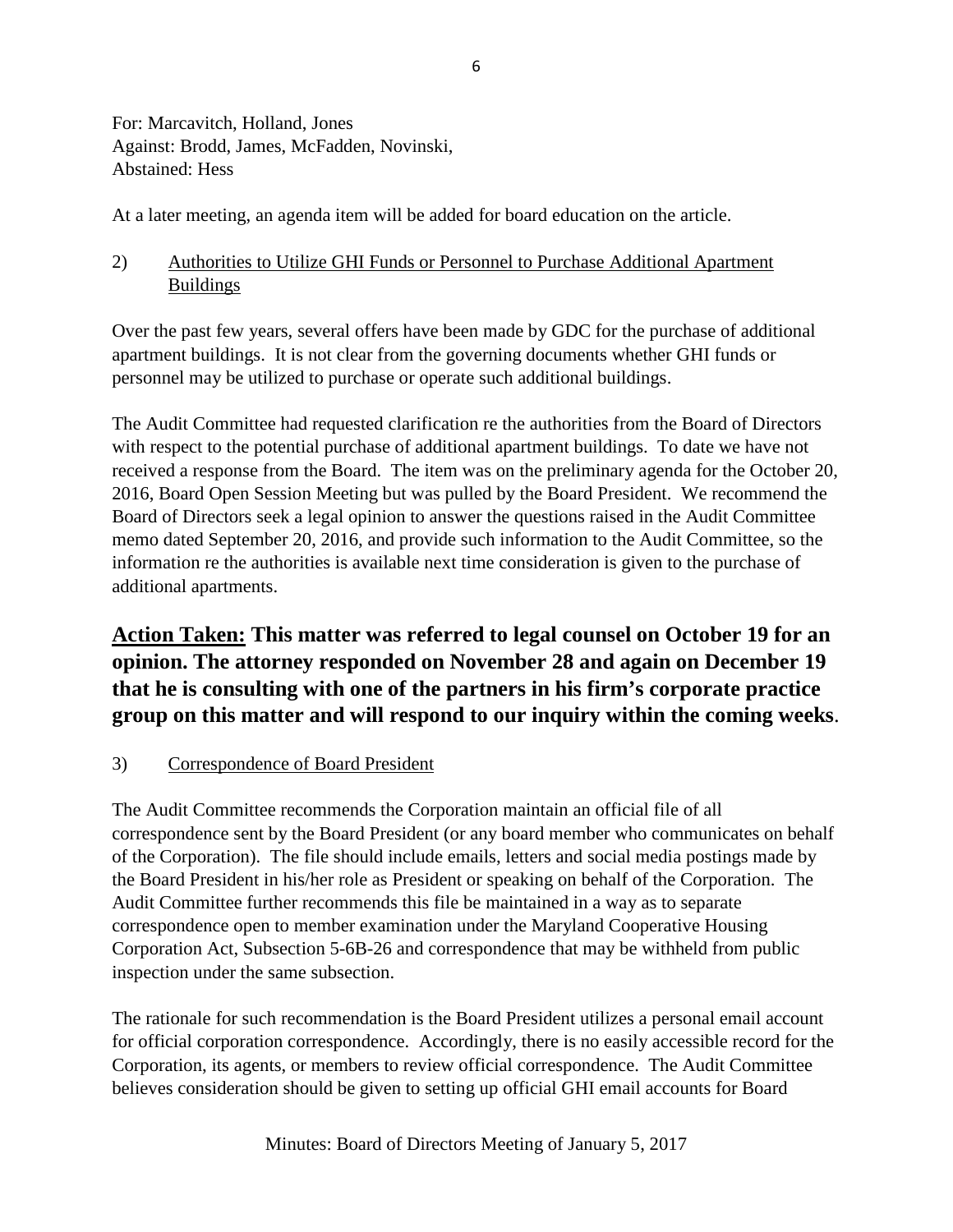members and a GHI social media account for the Board President or any other board member posting or responding to social media posts in their capacity as a Board member. The motion below was not moved because of the Board thought it was not well thought out. Ralph said perhaps the Board could have help in electronic correspondence storage. Brodd said a task force may be needed to examine this issue closer.

# **Suggested Motion: I move that the Board of Directors direct the Manager to obtain an opinion from legal counsel regarding the Audit Committee's recommendation**.

*Brief discussion, no action taken.*

4) Recommendation re: Revision to Bylaws

The Audit Committee recommends the Board support a proposed revision to the bylaws at the May 2017 Annual Meeting offering GHI committee and task force members the same indemnification protections provided under Article XI – Indemnification which is offered to present or former directors. We further recommend this revision be drafted by GHI's corporate counsel.

# **Action Taken: The Bylaws Taskforce that was established, has recommended that the Board consider the revision to the bylaws, suggested by the Audit Committee.**

### 6f. Bylaws Task Force's Recommendations re: Revisions to GHI's Bylaws

Last September 15, the Board appointed a Bylaws Taskforce to review GHI's Bylaws and recommend amendments that should be made. The members of the taskforce are Bill Jones (Chair), Linda Orrin, Susan Walker and Paul Kapfer. Maesha McNeill is the staff liaison.

# **Motion: I move that the Board of Directors accept the Bylaws Taskforce's recommendations for revising GHIs Bylaws, as presented on January 5, 2017. Further, I move that the Board direct the Manager to engage legal counsel to review the proposed revisions to the Bylaws and advise what changes should be made.**

Moved: Hess Seconded: James Carried: 8-0

### 7. Items of Information

7a. Removal of Asbestos from Masonry Crawlspaces Scheduled to Begin on January 17, 2017 GM Ralph said letters have been sent to members of masonry units informing them that

Minutes: Board of Directors Meeting of January 5, 2017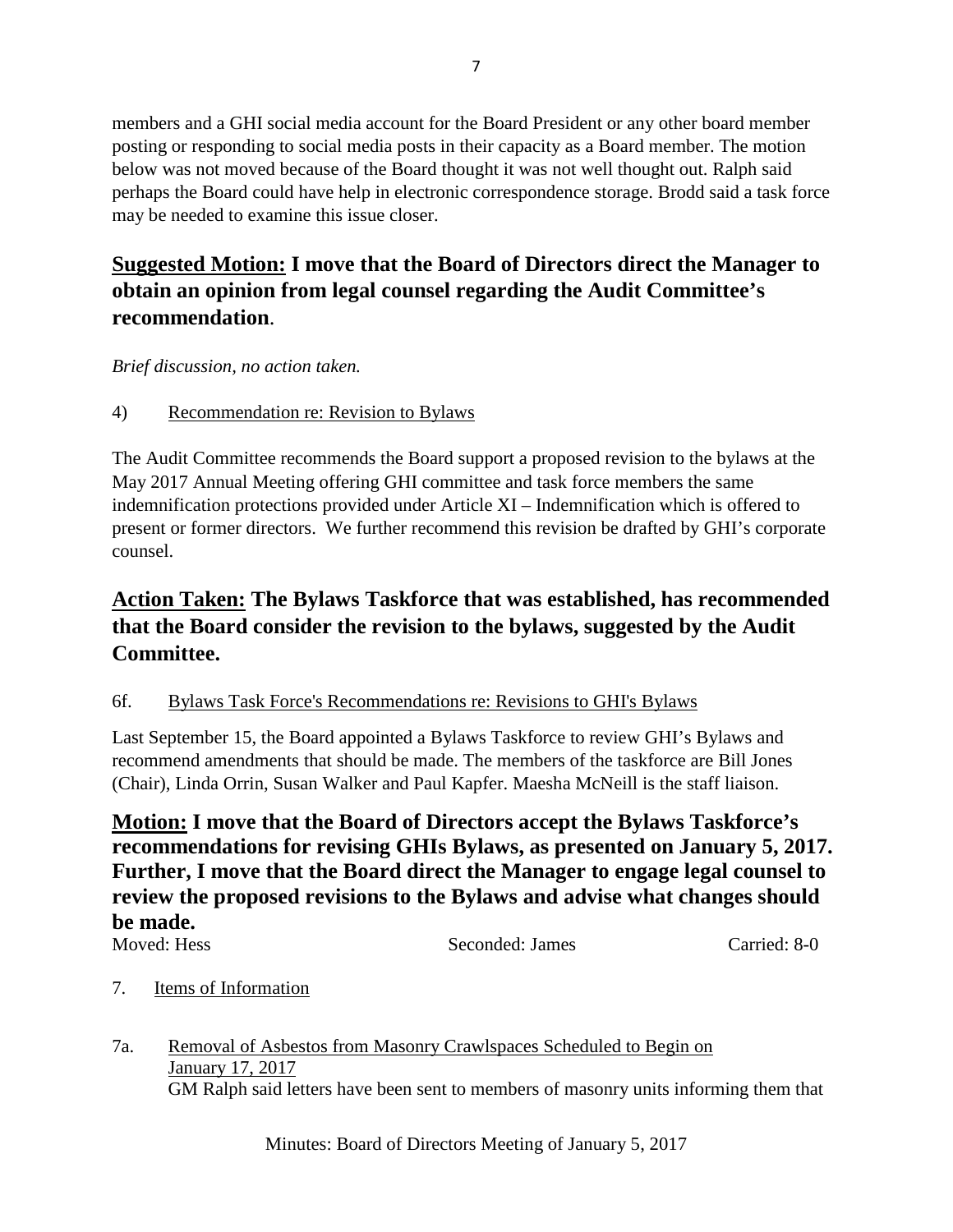GHI's contractors are scheduled to begin removing asbestos materials from the crawlspaces of their buildings on January 17. The project is expected to be completed by the end of June 2017.

7b. Design and Installation of a Stormwater Drainage Project at 20 Court Ridge Rd GM Ralph said a pre-design meeting was held with the members of 20 Court Ridge Rd. on January 3rd to inform them about the conceptual design plan for a stormwater drainage project that will be constructed to intercept stormwater that floods crawlspaces in Units 20 A-D Ridge Rd. This project is funded by a grant from the Chesapeake Bay Trust (CBT).

### 7c. Staff Changes

- Tom Sporney, Director, Homes Improvement Program, will be promoted to the position of Assistant General Manager, Physical Plant Operations went into effect January 1, 2017.
- Joe Wiehagen, HIP Project Manager, will be promoted to the position of Project HIP Director with effect from January 1, 2017.
- Peter Joseph has been temporarily assigned to the position of Director, Technical Services Department. This position has been vacant for several months and will hopefully be filled permanently in the near future.
- Tim Goins, Fee for Service/ Contract Coordinator, has been temporarily assigned to the position of Project Manager that was held by Peter Joseph in the Technical Services Department. He will report to Peter.
- Dwayne White, Carpenter 1 has been temporarily assigned to the position of Fee-for-Service/Contracts coordinator.
- Shawnta Cermeno, formerly the administrative assistance in maintenance, has been appointed to executive assistant in the management office.
- Beverly Carroll has been hired to replace Shawnta.

Peter Joseph and Joe Wiehagen will report to Tom Sporney. In the interim, the Director of the Maintenance Department will continue to report to the General Manager.

- 7d. Closure of Offices on Monday, January 16, 2017 GHI's offices will be closed on Monday, January 16, 2017 for Martin Luther King, Jr.'s Day.
- 7e. Board 12 Month Action Plan and Committee Task List
- 7f. Monthly GHI and City Calendars
- 8. Vice President